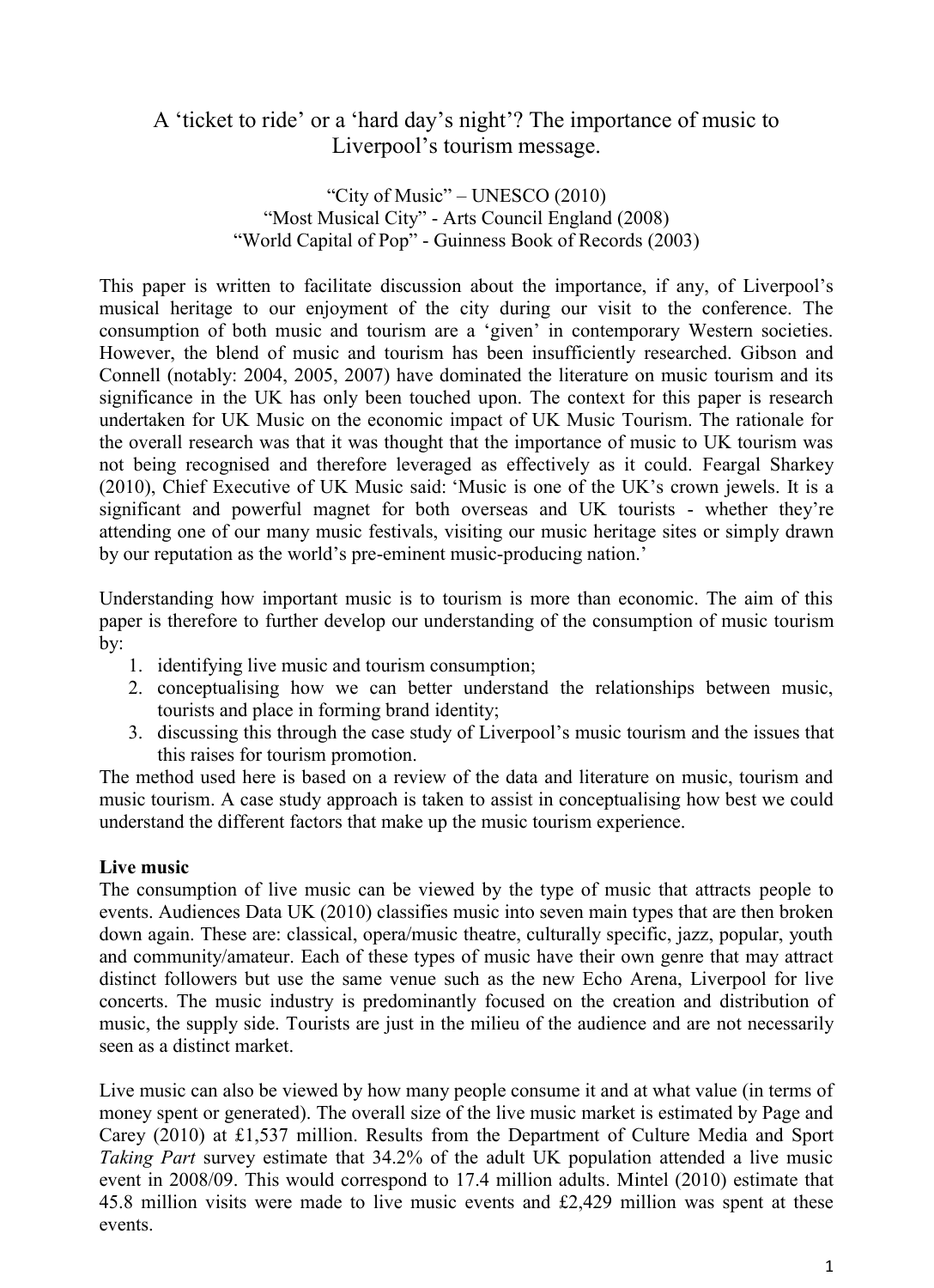### **Music tourism**

Music tourism is not currently a defined segment within the tourism industry. The United Nations World Tourism Organization does not offer any criteria regarding what does and what does not constitute a 'music tourist' (Mintel 2008). Music tourism is a niche market inside cultural tourism. Gibson and Connell (2005) discuss "music tourism, where people travel, at least in some part, because of music – and the significance of this for culture, economics and identity." The rise of niche tourism has coincided with, and is part of, the growing significance of culture in the construction of tourism, recreation and heritage (alongside nostalgia). The cultural industries include music, literature, film, and art. UNESCO claims that these "relate to tourism in various ways, appropriating myths of place, transforming localities materially and discursively" and make up 40% of global tourism revenue.

Gibson & Connell (2007) created a 'typology of music tourism', identifying mainly where music is consumed by tourists, whether visits to places of performance (such as concert arenas), places of musical composition, places enshrined in lyrics (from the Mull of Kintyre to Strawberry Fields), places of births (Vera Lyn's Rochdale) and deaths (including cemeteries) or museum. A clear distinction needs to be drawn between music tourism involving music as the primary driver for a trip being undertaken and visits by tourists to music events, for which the trip would have gone ahead even if music had not been an available option.

The number of overseas tourists that visited one or more live music events as part of their stay in the UK in 2009 was estimated by the International Passenger Survey as 1.76 million. This is 5.9% of all overseas visits to the UK. These visitors tend to make longer trips than the average for all overseas visitors (14 nights per trip compared to 7), and spend more per trip (£937 compared to £550) than the average visitor, so that total spending by overseas tourists who visited a live music event was £1,646 million, 9.9% of all spending by overseas tourists to the UK in 2009. Domestic music tourism contributed the majority of the total economic contribution of music tourism, with an economic contribution of £322.1. There were 7.164 million domestic music tourism trips taken in 2009, with domestic music tourists spending £522 million. Almost a quarter (24%) of overseas visitors agreed with the statement that music had influenced their choice of holiday destination in the past, however only 5% agreed strongly and 43% disagreed with the statement (Visit Britain, 2010a). This research suggests that music may not be a key driver in deciding to visit a country, but is something that visitors may be interested in doing when here, and is considered a "hidden opportunity" (Visit Britain, 2010b) which can have a positive impact upon the visitor experience and subsequent recommendations.

### **Music and destination brand identity**

As noted by the UNWTO (2007), branding is a powerful tool destinations can use to communicate their competitive positioning to their target markets and signal the type of experiences they can expect. In essence, many researchers agree that a destination's brand is created through its image, and it is this which influences the decision to visit when selecting a destination (Baloglu and McCleary 1999). Visit Britain's Nations Brand Index (Visit Britain 2010c), found that 44% of an international audience mentioned music when asked which words they associate most with the UK, second only behind museums (50%) and higher than films and sports (41% and 39% respectively) (NBI 2009, cited in Visit Britain 2010b). Although different definitions of destination image have been used by different researchers,

there is common agreement that it consists of three components: what we know about the destination (cognitive), how we feel about what we know about the destination (affective) and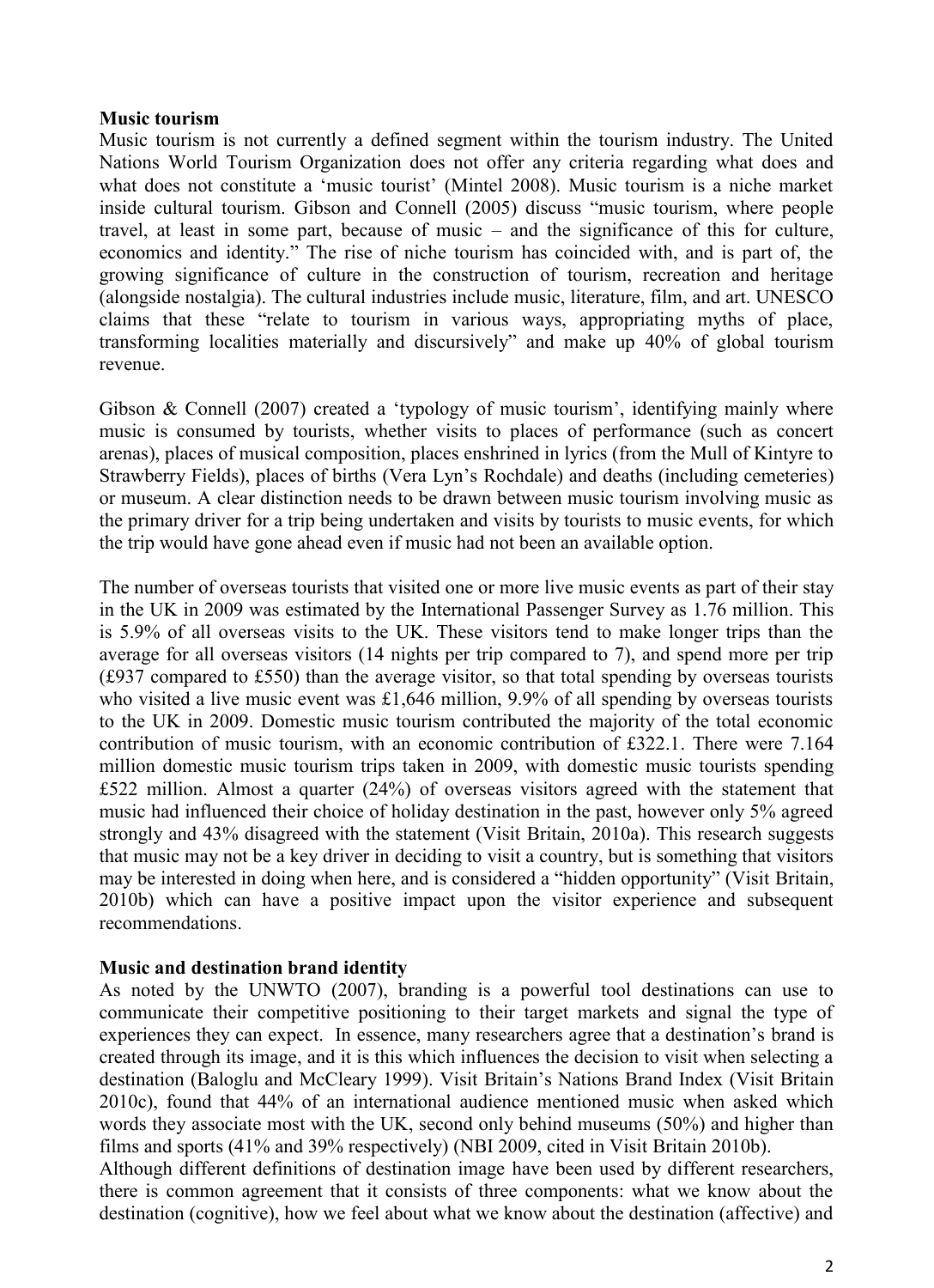how we act on this knowledge (conative) (Hosany, *et* al, 2007; Tasci *et al,* 2007). What individuals know about a destination consists of both tangible (or functional) and intangible (or psychological) attributes (Echtner and Ritchie, 1993), and music can fall into both, for instance a place to visit or by adding to the reputation of the destination. As noted by Gibson and Connell (2005), music is both a cultural industry as well as a way in which destinations are known and represented, and the use of music images and sounds in tourism promotion helps create an overall or holistic perception of the destination.

# **Liverpool**

In Liverpool and other industrial cities, cultural tourism and heritage have been developed as a replacement for traditional industries that have declined or disappeared. Although music tourism generally started with classical music tours (Gibson & Connell, 2005) and The Royal Liverpool Philharmonic Orchestra (RPO) claims to be "the oldest surviving professional symphony orchestra and the second oldest concert-giving organisation in the UK", it was the Beatles and the sound of the Merseybeat that put Liverpool on the international tourism trail. The success of the Beatles attracted attention and visitors to Liverpool because their music and the artists themselves were consumed and experienced in different countries. They have become part of our quest for nostalgia and contact with a 'lost' history (Kruse II, 2005). This led to the emergence of 'Beatles tourism' in the city (Gibson & Connell, 2004, 2005, 2007; Kruse II, 2005; Patterson, 2010), and the official branding of Liverpool as a City of Music by UNESCO in 2010.

Liverpool fits within a number of its own and regional strategies, both tourism and cultural (Liverpool First, 2008: The Mersey Partnership, 2003; Visit Liverpool, 2009). Music tourism has been directly identified as part of these but plays an integral rather than isolated part of the cultural tourism of Liverpool and the wider Merseyside region. The *Review of Liverpool City Region Tourism Strategy* (Locum Consulting, 2008) recognised that with the growth of globalisation, where cities have become more alike, "competitive advantage will increasingly be found through cultural distinctiveness and exceptional quality." This would be achieved through cultural icons and artefacts which help to create an unmistakeable brand. As a result of past successes, Liverpool is identified as one of the North West's tourism attack brands within the regional tourism strategy. The importance of music has resulted in Liverpool creating partnerships with music cities around the world: twinning with Dublin, 1997 and developing 'official friendships' with: New Orleans, 1991 and Memphis, 2004. It was also one of the first to name its airport after a music icon, the Liverpool John Lennon Airport. All of these are opportunities for directly communicating the 'music' message.

Music has always been part of the cultural mix of Liverpool, along with sport and maritime history. The reputation of Liverpool as a city of music is helping to achieve a vibrant and creative image. This is based on three main attributes: the artists, the venues and now the festivals and events (See Appendices A, B, C, D and E). Whilst artists and their music have reached international audiences they have in turn brought visitors to Liverpool. In recent times this has been encouraged by specific music venues and events, culminating in the incorporation of music as a major ingredient in the European Capital of Culture (ECoC) programme and the opening of the Echo Arena in 2008. See the document *Sound City* at the Liverpool08 website for a general overview of Liverpool's musical heritage (Liverpool City Council, 2007). In 2008 The Beatles Story was second only to Mersey Ferries as the most visited paid attraction in Liverpool (England's Northwest Research Service, 2010).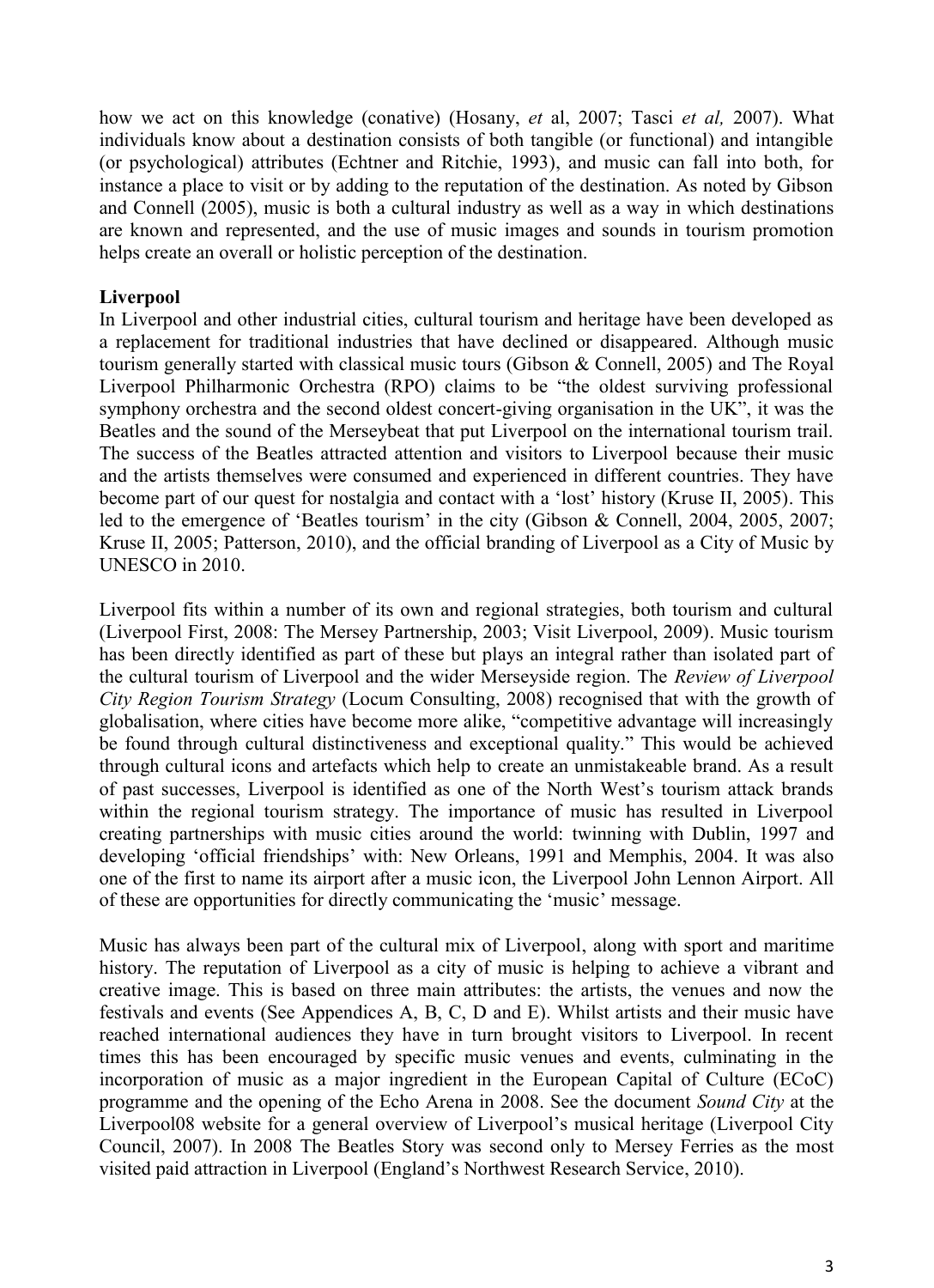## **Music shaping the destination identity**

How can music actively shape places and how can these then be communicated to potential visitors? Music tourism is often discussed in terms of 'image and sounds' and discourses of 'authenticity and 'distinctiveness' (Gibson and Connell, 2005; Hirschman, 2010; Patterson, 2010; Xiea *et al*, 2007). Table 1 uses these ideas to develop an understanding of music tourism in Liverpool using a few examples. The table also identifies some of the issues that need to be resolved as part of the process of building an image and brand for Liverpool.

|                    | Image and sound                                  | <b>Authenticity and distinctiveness</b>      |
|--------------------|--------------------------------------------------|----------------------------------------------|
| <b>Discourse</b>   | In actual terms but also in reputation           | Representation and<br>stereotyping           |
|                    | (Boland, 2008; Connell & Gibson, 2004:           | (Boland, 2008; Hirschman, 2010; Gibson       |
|                    | $&$ Connell, 2005,<br>$2007$ ;<br>Gibson         | & Connell, 2005, 2007; Kruse, II, 2005;      |
|                    | Hirschman, 2010; Kruse, II, 2005)                | Leaver & Schmidt, 2009)                      |
| Example            | Listening to a recording of the 1960s            | The Mersey river actually exists, as does    |
|                    | group Gerry and the Pacemakers on the            | the ferry. It has been made a tourism        |
|                    | Mersey trip. Like many of the Beatles            | attraction with specialist Mersey trips that |
|                    | albums and number title tracks, they had         | offer a water-based 'tour' of Liverpool's    |
|                    | films of the same title. The Mersey Ferry        | maritime and industrial history. This has    |
|                    | company uses the 'Ferry 'cross the               | been created from the lyrics and title       |
|                    | Mersey' as its main strap-line.                  | track of an album and film.                  |
| <b>Materiality</b> | (Connell & Gibson, 2004; Hirschman,              | (Connell & Gibson, 2004; Hirschman,          |
|                    | 2010; Xiea <i>et al</i> , 2007; Schofield, 2009) | 2010; Xiea et al, 2007; Schofield, 2009)     |
| Example            | Magical Mystery Tour is a Beatles track,         | Mendips and Forthlin Road,<br>the            |
|                    | an EP/LP and a 1960s TV series. It is            | childhood homes of John Lennon and           |
|                    | now an actual bus tour around Liverpool.         | Paul McCartney now owned by the              |
|                    | The Cavern City Tours' claims to be the          | National Trust. Compared with the rebuilt    |
|                    | 'top Beatles tour' that is the only tour to      | Cavern club, the 'new' Hard Day's Night      |
|                    | finish at the Cavern club and to use             | hotel filled with memorabilia and The        |
|                    | 'qualified Beatles Guides'.                      | <i>Beatles Story</i> in the Albert Docks?    |

### **Table 1: Music tourism's means of identity**

It is the place, the music and the people that create a music tourism identity (figure 1). This is based on discussions of music tourism of different genres and different places (Barbieri, & Mahoney, 2010; Boland, 2008; Gibson & Connell, 2004, 2005, 2007; Hirschman, 2010; Kruse, 2005; Patterson, 2010; Schofield, 2009) However, the 'people' are made up of residents, workers and tourists. Each of these groupings (and their sub-cultures) bring their own cultural histories with them. These could potentially run counter to each other. In Liverpool for example, Patterson (2010) identifies that there are negative reactions to an event (ECoC) bringing in 'outsiders'. The nostalgia that could create the emotional pull to visit Liverpool for some reinforces the alienation that residents feel for the Beatles (Kruse II, 2005).

The nexus of figure 1 for Liverpool is predominantly facilitated by live music concerts and festivals. The new Echo Arena opened for the ECoC in 2008 and part of the regeneration of the Albert Dock area will facilitate music tourism for people that live outside of Liverpool. The programme of events and festivals that are now an important way of bringing people to different places and spaces in Liverpool with different types of music. These are listed in Appendix E These demonstrate that Liverpool City Council sees it as important that different genre of music help to facilitate resident communities as well as promoting these as part of the tourism offering. One example of this is the Africa Oyé held in Sefton Park each June. This is similar to Kruse II's (2005) identification that people establish a meaning of place through an association with the Beatles, in both commercial and vernacular places.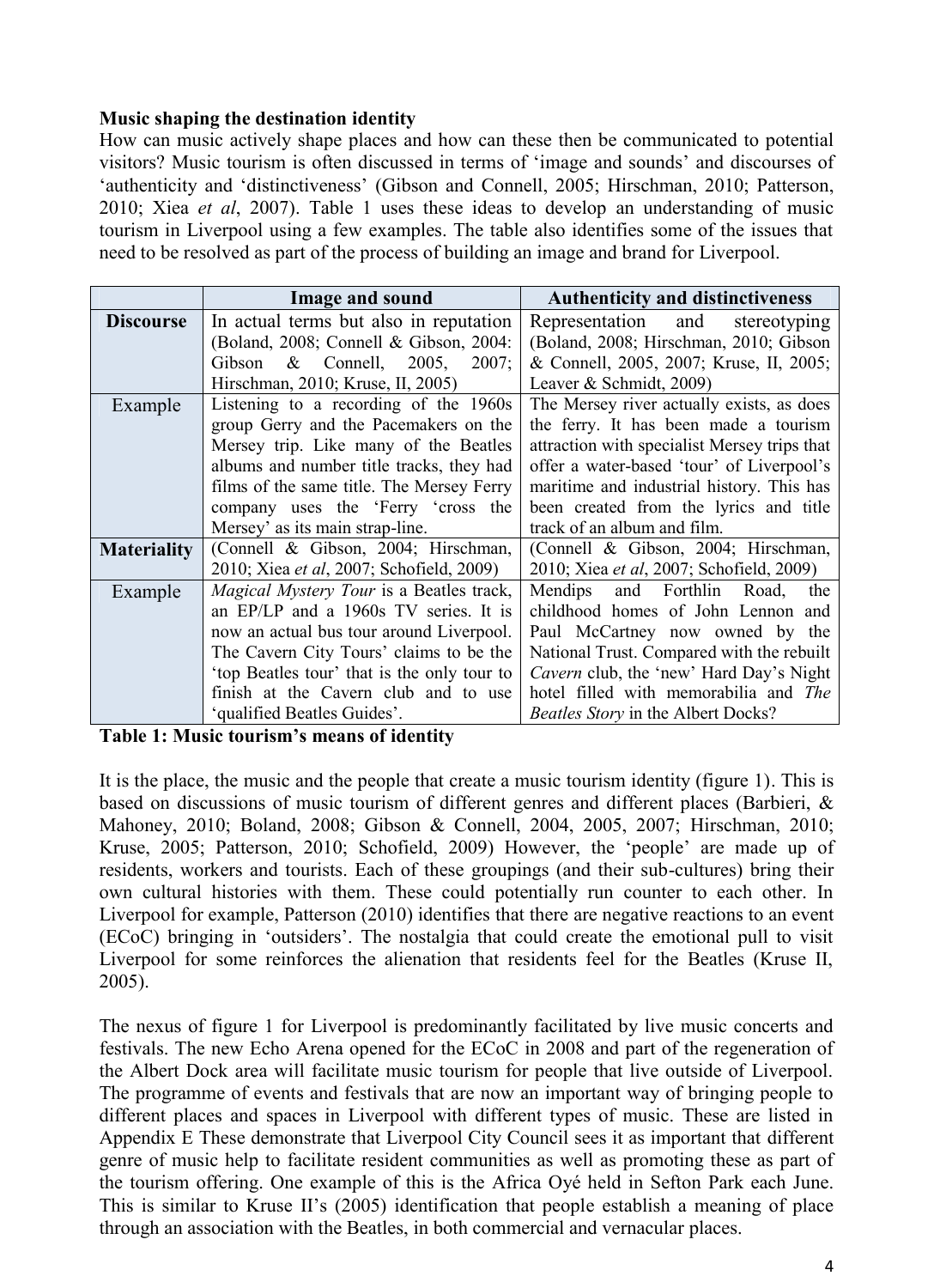

**Figure 1: music tourism identity**

However, it is how these places are 'brought to life' and create emotional responses through auditory stimuli that distinguish the music element of tourism. Larsen and Lawson (2010) discuss the nature and consumption of music. They recognise that focusing on music as a product ignores so many important dimensions. They identify a number of philosophical perspectives on music, many of which could be used to help explain what might make music tourism distinctive from other music or tourism consumptions.

As with the tourism branding above, Larsen and Lawson (2010) highlight the emotional and cognitive stimulation and the situational/social factors that are an important part of music consumption. In the context of music tourism, people have moved from their normal place of residence or work and are therefore need a mix of needing to know what a destination is and how to get there (cognitive), but in music terms you could use that to stimulate a visit by linking this to something specific that will directly stimulate the senses before they experience it. The use of music in promotion (advertisements) has been recognised for some time but has not been used in tourism apart from the *England Rocks!* campaign by Visit England (2007) and the Visit Britain partnership with EMI (2007).

|         | cognitive            | affective                 | conative                    |
|---------|----------------------|---------------------------|-----------------------------|
|         | what we know         | how we feel               | how we act                  |
| music   | Artist 'must see'    | Auditory emotional        | Listen and/or watch the     |
|         |                      | responses $(+ or -)$      | artist                      |
| tourism | Material places e.g. | Nostalgia e.g. birthplace | Travel to include transport |
|         | attractions          |                           | & accommodation             |
| music   | Concert or festival  | Immersion e.g. The        | Book a package that         |
| tourism |                      | <b>Beatles Story</b>      | enables total experience    |

**Table: 2: modes of consumption**

### **Conclusion**

It is the auditory nature of music that means that (a) it exists but also (b) that it produces a different stimuli for our experiences. Added together with authentic places and events, music can act as both an enhancer and a potential driver for tourism. Liverpool is a good example of this, albeit with some of the difficulties of providing 'authentic' and 'inclusive' experiences for visitors and residents. Further research into the nature of this experience is needed that brings together the cognitive, affective and conative. The research that has been done on 'listening' tourism could offer examples of methodologies to use for this (Saldanha, 2002; Waitt & Duffy, 2009). Results could then be used by tourism promoters to not just get the most appropriate images and words, but also the most effective music.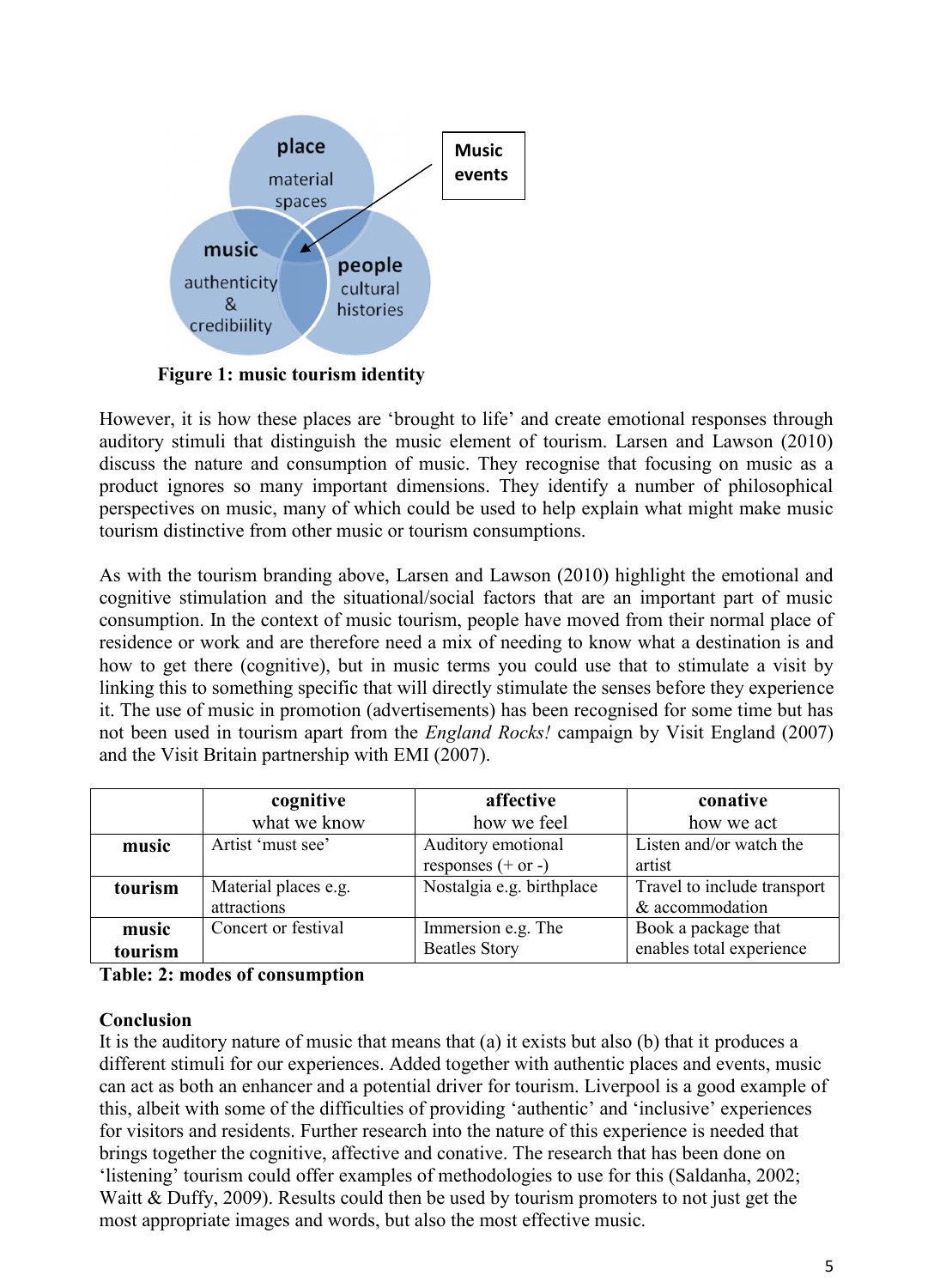References

Audience Da(t2a0) WACK.ts form classuidiens . Data UK ro Retrieved www.audiencesuakndecs/coluartcaes/resfoournoclass/sainfiers

Baloglu, S. & McClea9r9y, K. mWodell 9of destinatioAnnimad geoformation. Tourism Resea8 68869, 726

Barbieri, C. & Mahoney, E. (2010). Cultural Tourism Behavio Liv-performing Arts Audiences: an App-Olomantion or to the Hekal mnew coro International Journal of Tou4 841906 Research, 12

Boland, P. (2008). The construction of images of people and stereotyping Scto, @s5e355569.

Connell, J. & Gibson, C. (2004). Viima Mudia Culmism eys: Travel  $G$ eographi $Q$ s $5.6$ 

Echtner, C. & Ritchie, J. [R. B. \(1993\). The measurem](http://www.emimusic.com/news/2007/britain-rocks-as-visitbritain-and-emi-music-sign-exclusive-global-partnership)ent of assessmemthal of Travel R&Search, 31

EMI Musi2c00Britain rocks! as VisitBritain and EMI Music sign partnershiMpI MuRseitcrievfred myww.emimusic.com//cnreitwansin/2H8ns97

visitbr<del>iata de</del>mminus-isoig-exclusgivoe b<sub>r</sub>aattnership

England s Northwest Re(2010). by est rovic Equitsm Statistics, Dec Liverpool: The Mersey Partnership.

Garcia, B., Melville, R. & reating an 20mh pact: Liverpool s experience European Capital Aovfai Culture from impacts 08.net

Gibson, C. & ConneMusic  $\square$ 2000  $5$ s). On the Ramande IA of aeinv. Publications.

Gibson, Can&ell, J. (2007). Music, Tourism and the Transfor Tourism GeogGraphofoeGs.

Hirschman, E.C. (2010). Bluegrass Revival: Marketing and a AppaladhiaD.. O'Reilly & F. Kerrigan (Eds.A), Arts h Apppoach 171-189). Abingdon, Oxon: Routledge.

Hosany, S., Ekinci, Y. & Uysal, M. (2007). Destination Imag International Journal of Culture, Tourism 622nd Hospitality Re Kruse, II, R. (2005). The Beatles as place makers: narrated Journal of Cultura, 12 \$ 8 dg r4a phy

Larsen, G. & Lawson, R. (2010). Evolving Perspectives on M

O'Reilly & F. KerrMopaarki**e**(toEolise), Arts: A Fre(splp. A129p044o) ach

Abingdon, Oxon: Routledge.

Leaver, D. & Schmidt, R.A. (2009). Befobræs tehdetyo wureis en faam do uas musician's homedown nadocts. Place Management, 2022020 Development Locum Cong(2008). Liverpool City Region Topo Strategy Strategy Council.

Liverpool City  $C2000$   $\overline{0}$   $\overline{0}$   $\overline{1}$   $\overline{0}$  . Rettyrie  $\overline{v}$  recd m:

<u>www.liverpool08.com/dmtaconee235936\_tc-1n21241663.pdf</u>

Liverpool (F2iO 8LBi) verpool Cultural S2 0 at 4e) gwe (2009 City Council. Minte(1200Mb).sic Toum simit el International Group.

Minte(1201M).sic concerts anMlinetativational Group.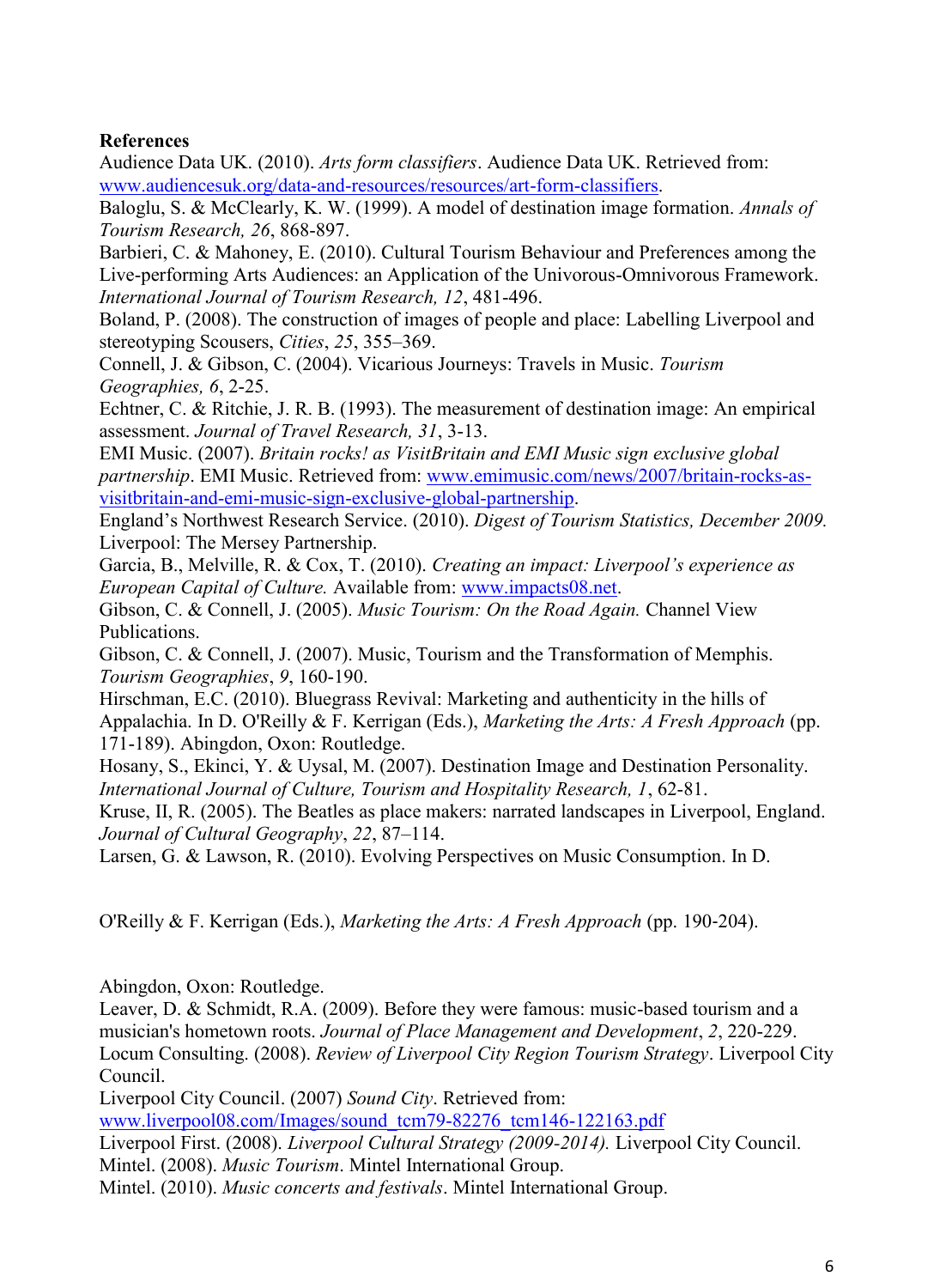Page, W. & Carey, C. (2010). Adding up the Ecolin Kommut is ingurally for  $\frac{1}{20}$  $201-9$ . Patterson, A. (2010). Extreme Cultural and Marketing Makeo

D. O'Reilly & F. Ke Mrageaktnin (gEthse) Arts: A Fr(epsph  $\mathcal{L}\mathcal{B}(F)$  o ach

Abingdon, Oxon: Routledge.

Saldanha, A. M. (126002). urism and factions ocurriscad Stete 4d86e2sGo2a,.

Schofield, P. (2009). Soft city, hard sell: Manchester s popu Inteational Journal of Tou246m Policy, 2

Sharkey, F. T(02001\$0m). RebleKa McchsRietrieved <u>www.ukmusic.org</u>

Tasch, DA., Garther & Cavussgil 2000 hceptualization and Operationalization of Deletuinmeation IHmossopeitality & ToSulrism Res

194-223.

The Mersey Pa (2n0e0763) heipLiverpool City Region Winning Touris North Westision and Strategy od biTwee up idsomine that ersey Partnership. UNESCO 2.01 Tuhe Power of Culture fou NDESSENEX .pines of endm:

http://unesdoc.unesco.org/images/0018/001893/189382e.pdf : UNWTQ200H3andbook on Tourism DestUInNaM ITO. Branding.

Visit Brita Ond. Caverseas Visitors to Britain: Understanding Trends, Attitudes and Attitudes and Attitudes and Characteristics. **Character** Using Visit Britain.

Visit Brita 0ml.0  $\phi$  ntemporary low htduorne: Visit Britain

Visit Brita Ond. Cau) Iture and Heritage **Topic P**rofilist Britain.

Visit England England Rocks! Campaign Report. England.

Visit Liver(β20019i) verpool City Region \Sitsrattoerg & ctoon \$9 បា&nom ary.

Liverpool: The Mersey Partnership.

Waitt,  $G.$  &  $D$ uffy,  $M.$  (2009). Listen Almon and is do  $T$  o Tuoruising mSt Ruedsie sa 3745-477.

Xiea, P.F., Osumareb, H. & Ibrahim, A. - H2o p 2 as to azing the home attractTionarism Mana2q3e4m5e42n6t0.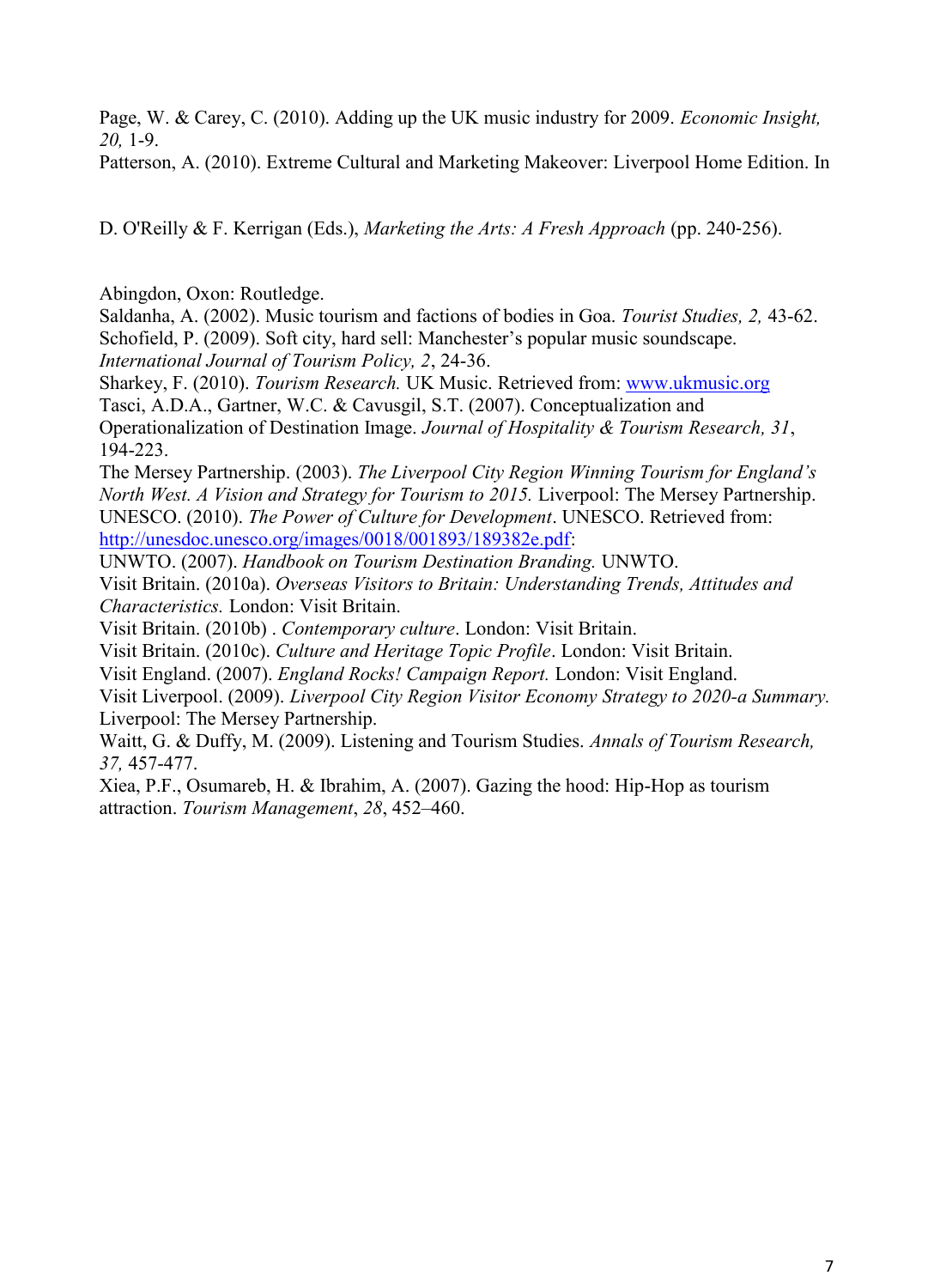| <b>Liverpool</b><br>Philharmonic<br>Royal<br>Orchestra<br>established in 1840 | The (RPO) expanded its reach beyond the North<br>West of England and like 'ambassadors on tour',<br>took the name of Liverpool with them, initially to<br>Europe and since to the USA and Far East. The<br>RLPO is now regarded as one of the finest<br>orchestra's in Europe, winning the title "Ensemble"<br>of the Year" at the 2009 Royal Philharmonic Society<br>Music Awards. The Philharmonic Hall has led to the<br>establishment of Liverpool 8 District as a 'cultural<br>quarter'.                                                                   |
|-------------------------------------------------------------------------------|-----------------------------------------------------------------------------------------------------------------------------------------------------------------------------------------------------------------------------------------------------------------------------------------------------------------------------------------------------------------------------------------------------------------------------------------------------------------------------------------------------------------------------------------------------------------|
| Merseybeat and The Beatles put the<br>city on the world map in the 1960s      | 'Beatles tourism' did not become an 'industry' of its<br>own until the 1980s (Gibson and Connell 2005).<br>This has included the development of the Cavern<br>Club, the Beatles Story and the Magical Mystery<br>Tour. It has also meant the preservation of Mendips<br>and Forthlin Road, the childhood homes of John<br>Lennon and Paul McCartney by the National Trust<br>and the emergence of successful events such as the<br>annual International Beatles Week which culminates<br>in the Mathew Street Festival over the August Bank<br>Holiday weekend. |
| Independent music of the 1970s                                                | OMD, Echo and the Bunnymen, Frankie Goes to                                                                                                                                                                                                                                                                                                                                                                                                                                                                                                                     |
| 'Eric's and the punk scene'                                                   | Hollywood, Teardrop Explodes                                                                                                                                                                                                                                                                                                                                                                                                                                                                                                                                    |
| Dance music of Cream in the 1990s                                             | A successful nightclub that has gone on to have                                                                                                                                                                                                                                                                                                                                                                                                                                                                                                                 |
|                                                                               | international success with its Creamfields festivals                                                                                                                                                                                                                                                                                                                                                                                                                                                                                                            |
| <b>Current popular artists</b>                                                | The Coral, Little Flames, Zutons, Wombats                                                                                                                                                                                                                                                                                                                                                                                                                                                                                                                       |

**Appendix A: Some of Liverpool's well known musical artists (icons to some)**

**Appendix B: Liverpool's Wall of Fame, Mathew Street, L2 6RE**



The wall features 54 Liverpool number one chart hits since 1952. It also incorporates an award winning musical themed seat!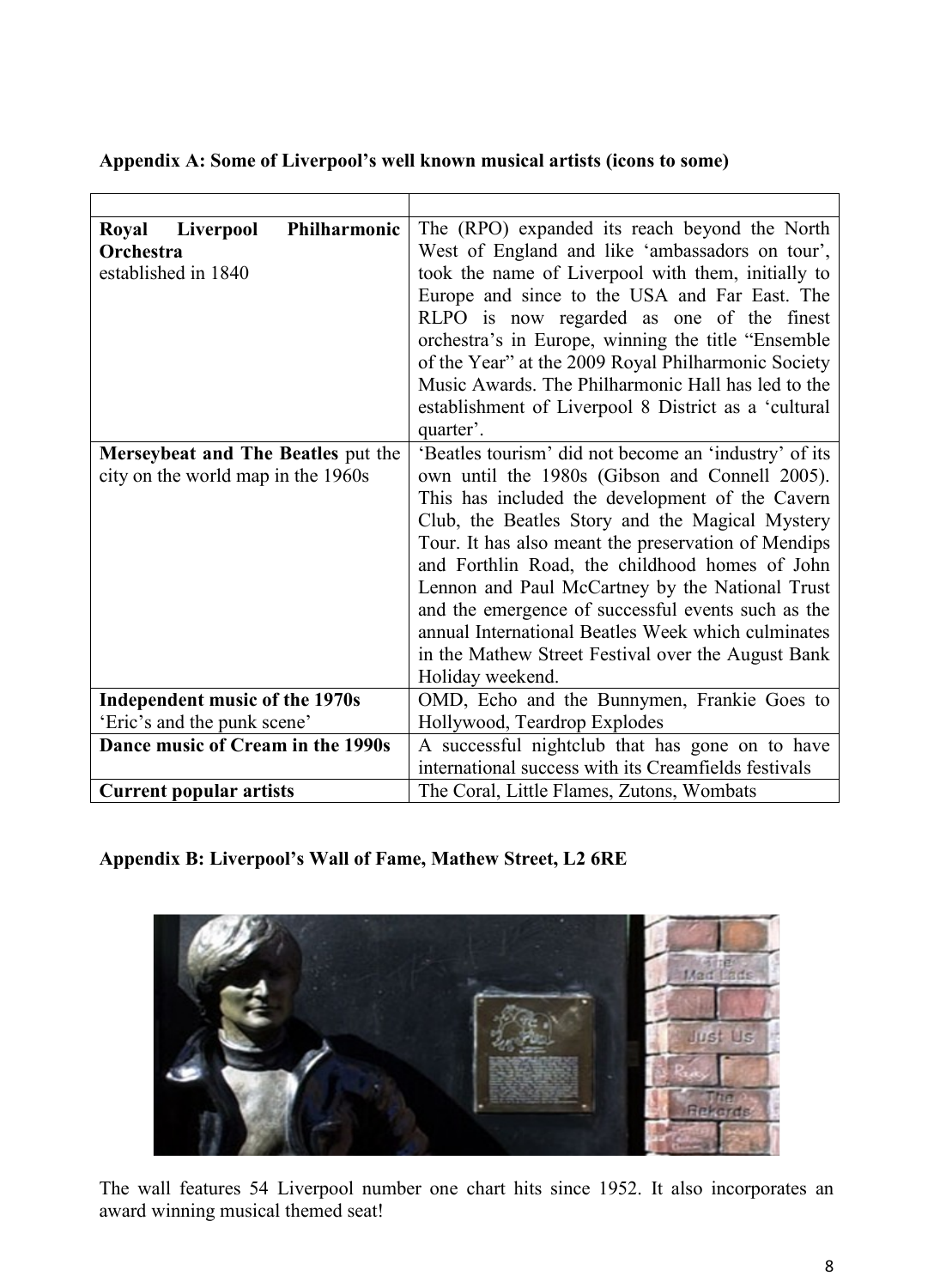#### **Appendix C: Liverpool's music venues**

A 'typical' visitor may well access venues via Googlemaps and this is what they would

A - Cavern Club www.cavernclub.org X-The Beatles Story www.beatlesstory.com X - Liverpool Echo Arena  $D$  – Liverpool Philharmonic  $E - O2$  Academy Liverpool



#### see. **Appendix D: Liverpool's music map**



This map is in *Sound City* and is a far more interesting access to music sites. Liverpool University's Institute of Popular Music created a number of music maps as part of their work for the ECoC and for